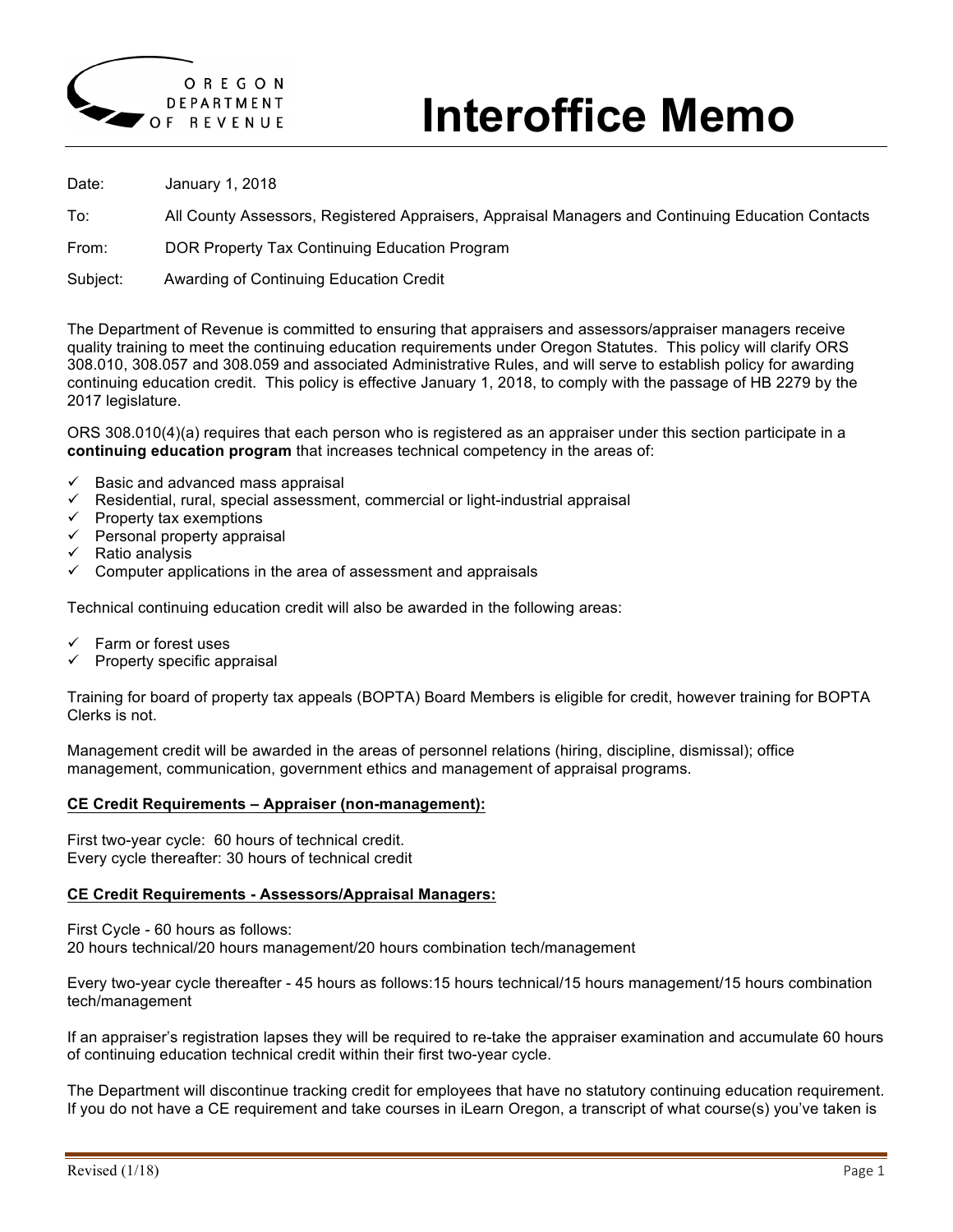

# **Interoffice Memo**

provided in iLearn. Any participant in a DOR classroom course will receive a certificate of completion upon completion of the class and passing of a test.

# **Waivers**

Waivers from continuing educations credits may be granted under the following circumstances:

- $\checkmark$  Military Service of more than six months of the year that prevents the completion of technical credit requirement
- $\checkmark$  Disability or illness that prevents the completion of technical credit requirement
- $\checkmark$  Accident or other uncontrollable events that prevent the completion of technical credits; and
- $\checkmark$  Limited duration assignments within the Department of Revenue but outside of the Property Tax Division for Department of Revenue appraisers.

Anyone requesting a waiver of continuing education credits based on any of the circumstances above must file a Request for Waiver of Training Credit in the ACED database by logging into their student account at https://secure.dor.state.or.us/aced/. no later than January 31 of the year after their cycle ended. The request for waiver must be filed by the registered appraiser holding the registration.

Example: Your continuing education cycle ended on December 31, 2017. You must file your request no later than January 31, 2018.

# **DOR Classroom Courses**

Priority registration will be given to students with a continuing education requirement and appraiser trainees in an official appraiser trainee program with the county in which they're employed. All others will be placed on a wait list in the order they registered. If openings occur, those on the wait list will be registered in the order they registered.

Two weeks prior to the class, participants will receive an email confirming their registration and course material. Students may download and print their own copies or view the material on their laptop or tablet in class.

#### **Continuing Education Course Content**

Professional training, for the purposes of awarding continuing education credit, must contain, at a minimum, the following elements:

- $\checkmark$  The training topic must be designed to enhance competency in the areas listed above and/or related to the field of assessment and taxation
- $\checkmark$  Have defined learning objectives that increase the knowledge, skill or ability of the audience in the areas of assessment and taxation
- $\checkmark$  Content that leads the learner through the objectives as defined in the course outline.

#### **Documentation and Calculating Credit**

Credit for qualifying classes will be calculated at a one-to-one ratio based on the amount of "seat time" the classes take. Thus, a two-hour class would receive two hours of continuing education credit. Partial credit will only be awarded for half-hour increments. Credit will only be given one time for the same class if it is taken more than once during the two-year cycle. Awarding partial credit for DOR classroom courses (e.g. had to leave due to an emergency or other circumstance) will be reviewed on a case-by-case basis.

In order to receive continuing education credit the student must submit to the DOR a request for training credit and documents showing proof of attendance/completion and the number of hours awarded, no later than the end of the year in which the training was taken. We would like this information to be submitted as soon as possible after the